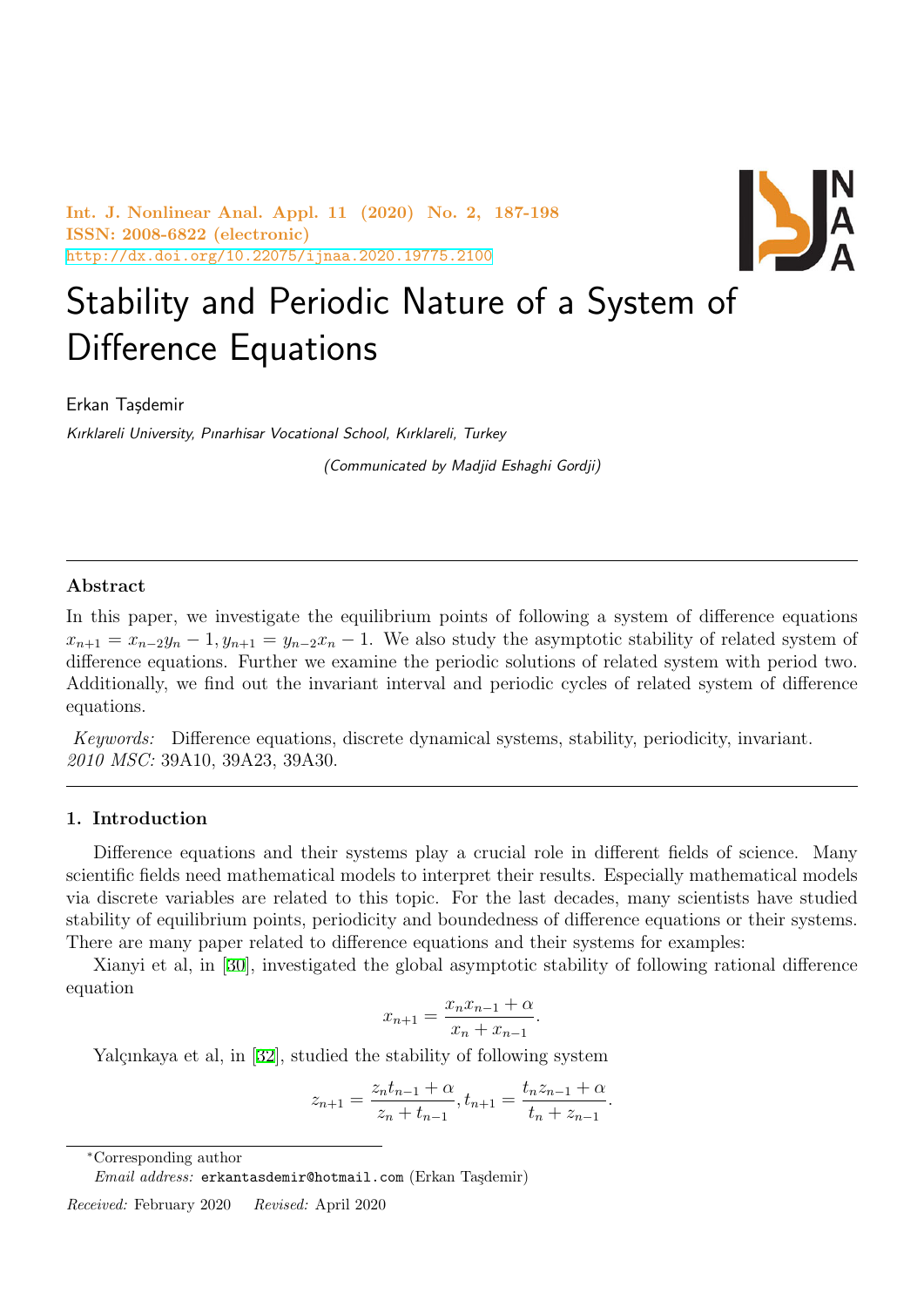They obtained a sufficient condition for global asymptotic stability of related system.

De Vault et al, in [4], investigated global behaviours of following difference equation

$$
y_{n+1} = A + \frac{y_n}{y_{n-1}}.
$$

Abu Saris et al, in [\[1](#page-10-0)], studied global asymptotic stability of following difference equation

$$
x_{n+1} = A + \frac{x_n}{x_{n-k}}.
$$

Papaschinopoluos e[t](#page-10-1) al, in [21], considered the following system of difference equations

$$
x_{n+1} = A + \frac{y_n}{y_{n-p}}, y_{n+1} = A + \frac{x_n}{x_{n-p}}.
$$

They obtained results related [to g](#page-10-2)lobal asymptotic stability of positive equilibrium point.

Kent et al, in [10], studied long-term behaviours of solutions of difference equation

$$
x_{n+1} = x_n x_{n-1} - 1.
$$

Moreover, in [31], [W](#page-10-3)ang et al and in [18], Liu et al examined convergence of solutions of related difference equation about equilibrium points.

In [12], Kent et al investigated the periodicity of solutions, existence of bounded or unbounded of solutions a[nd s](#page-11-1)tability of solutions of [di](#page-10-4)fference equation

$$
x_{n+1} = x_{n-1}x_{n-2} - 1.
$$

Kent et al, in [13], studied the periodicity, stability and unbounded solutions of difference equation

$$
x_{n+1} = x_n x_{n-2} - 1.
$$

Further, there [ar](#page-10-5)e many books and papers related to dynamical systems, see [1] - [32].

In this paper, we investigate the equilibrium points of following a system of difference equations

<span id="page-1-1"></span>
$$
x_{n+1} = x_{n-2}y_n - 1, y_{n+1} = y_{n-2}x_n - 1, n = 0, 1, ..., \tag{1.1}
$$

where all initial values are real numbers. We also study the asymptotic stability of related system of difference equations. Furthermore, we examine the existence of periodic solutions of related system.

From here to the end of this section, we show useful definitions and theorems which are used during this study.

Firstly, let us introduce discrete dynamical system of the form

<span id="page-1-0"></span>
$$
x_{n+1} = f(x_n, x_{n-1}, x_{n-2}, y_n, y_{n-1}, y_{n-2}), y_{n+1} = g(x_n, x_{n-1}, x_{n-2}, y_n, y_{n-1}, y_{n-2}), \qquad (1.2)
$$

 $n = 0, 1, \dots$ , where  $f: I^3 \times J^3 \to I$  and  $g: I^3 \times J^3 \to J$  are continuously differentiable functions and *I*, *J* are some intervals of real numbers. Moreover, a solution  $\{(x_n, y_n)\}_{n=-1}^{\infty}$  of system (1.2) is uniquely determined by initial values  $(x_i, y_i) \in I \times J$  for  $i \in \{-1, 0\}$ .

**Definition 1.1.** Along with the system (1.2), we consider the corresponding vector map  $F =$  ${f, x_n, x_{n-1}, g, y_n, y_{n-1}}$ . A point  $(\bar{x}, \bar{y})$  is called an equilibrium point of the system (1.2) if

$$
\bar{x} = f(\bar{x}, \bar{x}, \bar{x}, \bar{y}, \bar{y}, \bar{y}), \bar{y} = g(\bar{x}, \bar{x}, \bar{x}, \bar{y}, \bar{y}, \bar{y}).
$$

*The point*  $(\bar{x}, \bar{y})$  *is also called a fixed point of the vector map F.*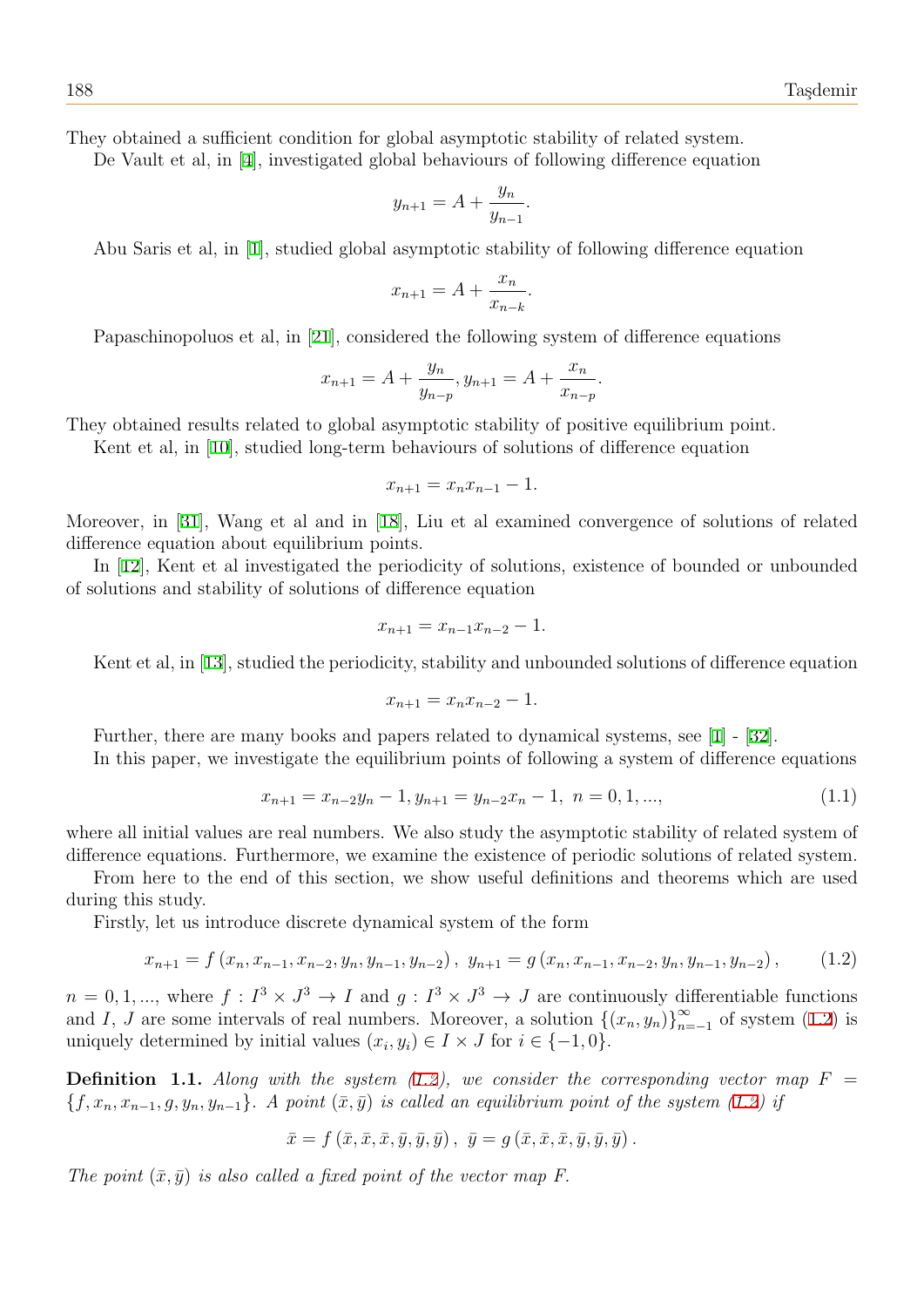**Definition 1.2.** Let  $(\bar{x}, \bar{y})$  be an equilibrium point of the system (1.2).

(i) An equilibrium point  $(\bar{x}, \bar{y})$  of system (1.2) is called stable if, for every  $\varepsilon > 0$ , there exists  $\delta > 0$ *such that, for every initial value*  $(x_{-i}, y_{-i}) \in I \times J$ , with

$$
\sum_{i=-1}^{0} |x_i - \bar{x}| < \delta, \ \sum_{i=-1}^{0} |y_i - \bar{y}| < \delta,
$$

*implying*  $|x_n - \bar{x}| < \varepsilon$  *and*  $|y_n - \bar{y}| < \varepsilon$  *for*  $n \in \mathbb{N}$ *.* 

- (ii) An equilibrium point  $(\bar{x}, \bar{y})$  of system (1.2) is called unstable, if it is not stable.
- **(iii)** An equilibrium point  $(\bar{x}, \bar{y})$  of system (1.2) is called locally asymptotically stable if it is stable *and if, in addition, there exists*  $\gamma > 0$  *such that*

$$
\sum_{i=-1}^{0} |x_i - \bar{x}| < \gamma, \ \sum_{i=-1}^{0} |y_i - \bar{y}| < \gamma,
$$

 $and (x_n, y_n) \rightarrow (\bar{x}, \bar{y}) \text{ as } n \rightarrow \infty.$ 

- (iv) *An equilibrium point*  $(\bar{x}, \bar{y})$  *of system* (1.2) *is called a global attractor if*  $(x_n, y_n) \rightarrow (\bar{x}, \bar{y})$  *as*  $n \rightarrow \infty$ .
- (v) An equilibrium point  $(\bar{x}, \bar{y})$  of system (1.2) is called globally asymptotically stable if it is stable *and a global attractor.*

**Definition 1.3.** Let  $(\bar{x}, \bar{y})$  be an equilibrium point of the map F where f and q are continuously *differentiable functions at*  $(\bar{x}, \bar{y})$ *. The linea[rize](#page-1-0)d system of system (1.2) about the equilibrium point*  $(\bar{x}, \bar{y})$  *is* 

$$
X_{n+1} = F(X_n) = BX_n,
$$

*where*

$$
X_{n} = \begin{pmatrix} x_{n} \\ x_{n-1} \\ x_{n-2} \\ y_{n} \\ y_{n-1} \\ y_{n-2} \end{pmatrix}
$$

and *B* is a Jacobian matrix of system (1.2) about the equilibrium point  $(\bar{x}, \bar{y})$ .

**Definition 1.4.** *Assume that*  $X_{n+1} = F(X_n)$ *,*  $n = 0, 1, \cdots$ *, is a system of difference equations such that*  $\overline{X}$  *is a fixed point of*  $F$ *. If no eigenvalues of the Jacobian matrix*  $B$  *about*  $\overline{X}$  *have absolute value equal to one, then*  $\bar{X}$  *is called hy[perbo](#page-1-0)lic. Otherwise,*  $\bar{X}$  *is said to be nonhyperbolic.* 

**Theorem 1.5 (Linearized Stability Theorem [14], p.11).** *Assume that*

$$
X_{n+1} = F(X_n), n = 0, 1, \cdots,
$$

*is a system of difference equations such that*  $\overline{X}$  *is a [fix](#page-10-6)ed point of*  $F$ *.* 

- **(i)** If all eigenvalues of the Jacobian matrix B about  $\overline{X}$  lie inside the open unit disk  $|\lambda| < 1$ , that is, *if all of them have absolute value less than one, then*  $\overline{X}$  *is locally asymptotically stable.*
- **(ii)** If at least one of them has a modulus greater than one, then  $\bar{X}$  is unstable.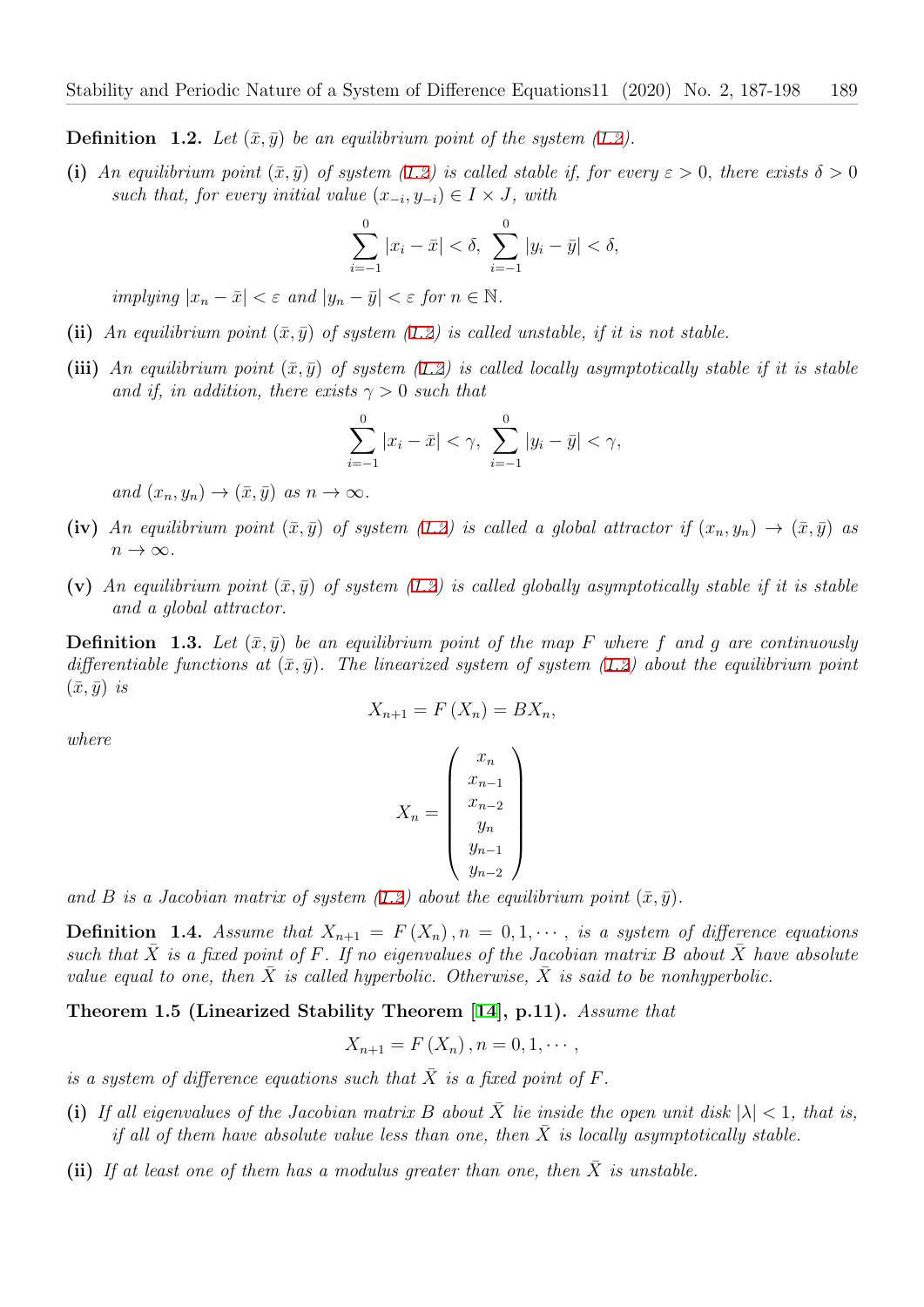## **2. Equilibrium Points of System (1.1)**

In this here, we examine the equilibrium points of System (1.1). System (1.1) has two equilibrium points such that

$$
(\bar{x}_1, \bar{y}_1) = \left(\frac{1-\sqrt{5}}{2}, \frac{1-\sqrt{5}}{2}\right),
$$

$$
(\bar{x}_2, \bar{y}_2) = \left(\frac{1+\sqrt{5}}{2}, \frac{1+\sqrt{5}}{2}\right).
$$

Since  $\frac{1+\sqrt{5}}{2} \approx 1.618$ , the elements of second equilibrium point is equal to the Golden Ratio.

# **3. Existence of Periodic and Bounded Solutions of System (1.1)**

In this section, we investigate the periodic behaviours of solutions of System (1.1). Firstly we find out the two periodic solutions of System (1.1). Further, we determine existence of bounded of solutions of System (1.1). Moreover we study the periodic cycles of s[olut](#page-1-1)ions of System (1.1).

**Theorem 3.1.** *System (1.1) has periodic solutions with period two.*

**Proof**. Assume tha[t sy](#page-1-1)stem (1.1) has two per[iod](#page-1-1)ic solutions. Thus we have for  $n \geq 0$ :

$$
x_{2n} = a, x_{2n-1} = b, y_{2n} = c, y_{2n-1} = d,
$$
\n(3.1)

where  $a \neq b$  and  $c \neq d$ . Hence [we](#page-1-1) get from system (1.1) and (3.1):

<span id="page-3-0"></span>
$$
x_{2n} = x_{2n-3}y_{2n-1} - 1 \Rightarrow a = b \cdot d - 1,
$$
\n(3.2)

$$
y_{2n} = y_{2n-3}x_{2n-1} - 1 \Rightarrow c = d \cdot b - 1,\tag{3.3}
$$

$$
x_{2n+1} = x_{2n-2}y_{2n} - 1 \Rightarrow b = a \cdot c - 1,
$$
\n(3.4)

$$
y_{2n+1} = y_{2n-2}x_{2n} - 1 \Rightarrow d = c \cdot a - 1.
$$
\n(3.5)

Therefore we obtain from  $(3.2)-(3.3)$   $a = c$  and similarly from  $(3.4)-(3.5)$   $b = d$ . According to these, we can write the following equations:

$$
a = b^2 - 1,\t\t(3.6)
$$

<span id="page-3-2"></span><span id="page-3-1"></span>
$$
b = a^2 - 1.\t\t(3.7)
$$

Now, we write  $(3.7)$  into  $(3.6)$ . Thus we have the following:

$$
a = (a^2 - 1)^2 - 1.
$$

When this equa[tion](#page-3-1) rearr[ange](#page-3-2), we obtain that

$$
a(a+1)(a2 - a - 1) = 0.
$$
 (3.8)

From this we obtain the four roots of (3.8) as

$$
a = 0,
$$
  
\n
$$
a = -1,
$$
  
\n
$$
a = \frac{1 - \sqrt{5}}{2} = \bar{x}_1 = \bar{y}_1,
$$
  
\n
$$
a = \frac{1 + \sqrt{5}}{2} = \bar{x}_2 = \bar{y}_2.
$$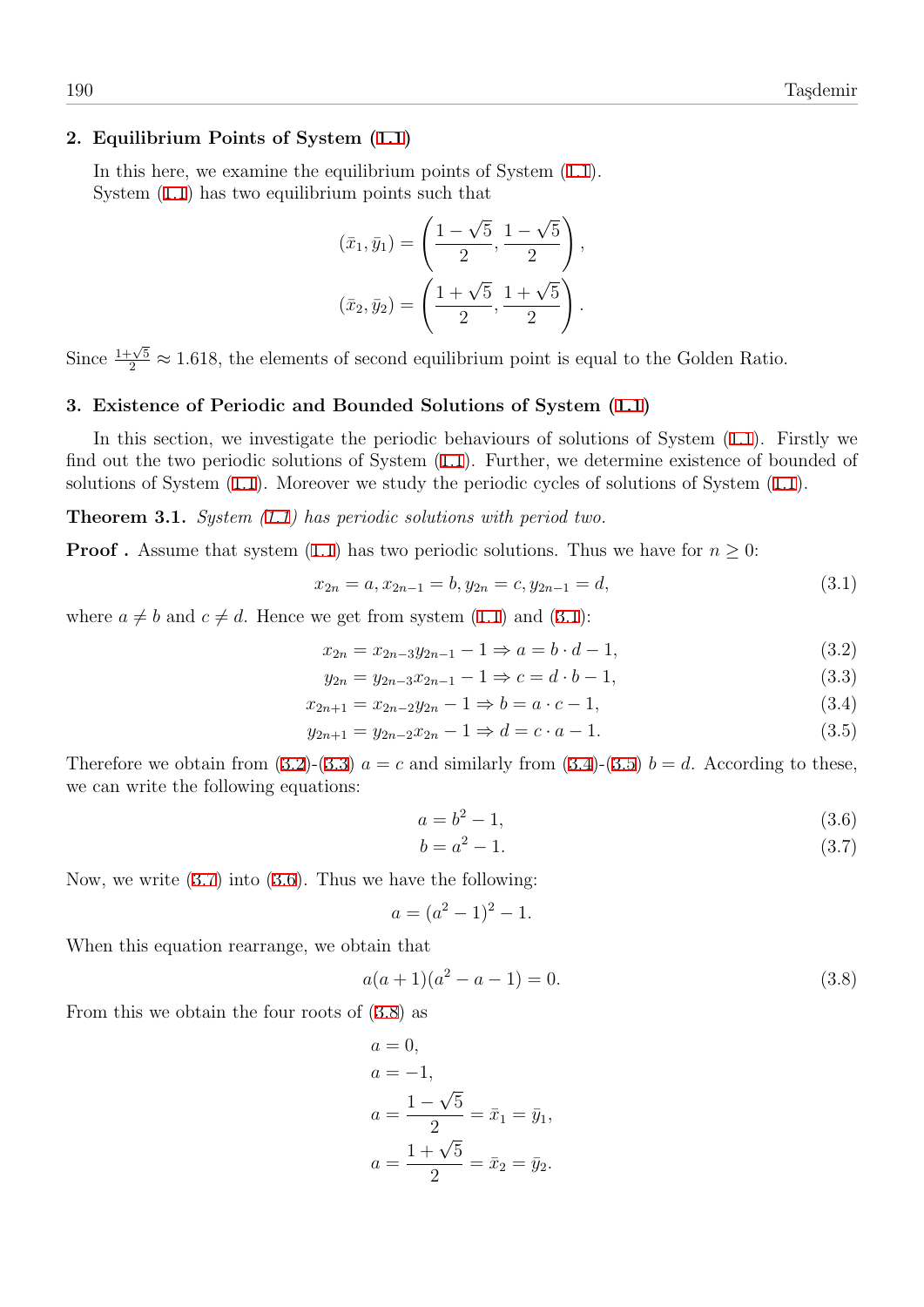If  $a = 0$  or  $a = -1$ , then System (1.1) has two periodic cycle such as

$$
\{(x_n, y_n)\} = \{\cdots, (-1, -1), (0, 0), (-1, -1), \cdots\}.
$$

Since the other values of *a* are eq[ual t](#page-1-1)o elements of eqilibrium points, they are equilibrium solutions. So, the proof completed as desired.  $\square$ 

Now we investigate the invariant interval of System (1.1).

**Theorem 3.2.** *If the initial values are in* (*−*1*,* 0) *then all solutions of System (1.1) are bounded from below and above.*

<span id="page-4-0"></span>**Proof.** We assume the initial values of System (1.1)  $x_{-2}, x_{-1}, x_0, y_{-2}, y_{-1}, y_0 \in (-1,0)$ . Hence we have from System  $(1.1)$ :

$$
x_1 = x_{-2}y_0 - 1 \in (-1, 0),
$$
  
\n
$$
y_1 = y_{-2}x_0 - 1 \in (-1, 0),
$$
  
\n
$$
x_2 = x_{-1}y_1 - 1 \in (-1, 0),
$$
  
\n
$$
y_2 = y_{-1}x_1 - 1 \in (-1, 0).
$$

From these and by induction, we obtain that  $x_n, y_n \in (-1,0)$  for all  $n \geq 1$ .  $\Box$ 

**Remark 3.3.** *There are two equations corresponding to the odd and even arguments of*  $x_n$  and  $y_n$ *such that*

$$
u_{n+1} = v_{n-1} (u_n v_{n-1} u_{n-2} - u_n - u_{n-2}),
$$
  

$$
v_{n+1} = u_{n-1} (v_n u_{n-1} v_{n-2} - v_n - v_{n-2}).
$$

*Firstly we discuss the odd terms of*  $x_n$ *. Hence we have from System (1.1):* 

$$
x_{2n+3} = x_{2n}y_{2n-2} - 1
$$
  
\n
$$
x_{2n+3} = (x_{2n-3}y_{2n-1} - 1)(y_{2n-1}x_{2n+1} - 1) - 1
$$
  
\n
$$
x_{2n+3} = y_{2n-1}(x_{2n-3}y_{2n-1}x_{2n+1} - x_{2n+1} - x_{2n-3}).
$$
\n(3.9)

*Similarly we can write the even terms of*  $x_n$  *and the odd and even terms of*  $y_n$  *as follows:* 

$$
x_{2n+4} = y_{2n} \left( x_{2n-2} y_{2n} x_{2n+2} - x_{2n+2} - x_{2n-2} \right), \tag{3.10}
$$

$$
y_{2n+3} = x_{2n-1} \left( y_{2n-3} x_{2n-1} y_{2n+1} - y_{2n+1} - y_{2n-3} \right), \tag{3.11}
$$

$$
y_{2n+4} = x_{2n} \left( y_{2n-2} x_{2n} y_{2n+2} - y_{2n+2} - y_{2n-2} \right). \tag{3.12}
$$

*Therefore*  $x_{2n+1}$  *and*  $x_{2n+2}$  *satisfy the following equation* 

$$
u_{n+1} = v_{n-1} \left( u_n v_{n-1} u_{n-2} - u_n - u_{n-2} \right) \tag{3.13}
$$

*where*  $n \in \mathbb{N}$  *and*  $u_n, v_n \in (-1, 0)$ *.* 

*Likewise*  $y_{2n+1}$  *and*  $y_{2n+2}$  *satisfy the equation* 

<span id="page-4-1"></span>
$$
v_{n+1} = u_{n-1} \left( v_n u_{n-1} v_{n-2} - v_n - v_{n-2} \right) \tag{3.14}
$$

*where*  $n \in \mathbb{N}$  *and*  $u_n, v_n \in (-1, 0)$ *.*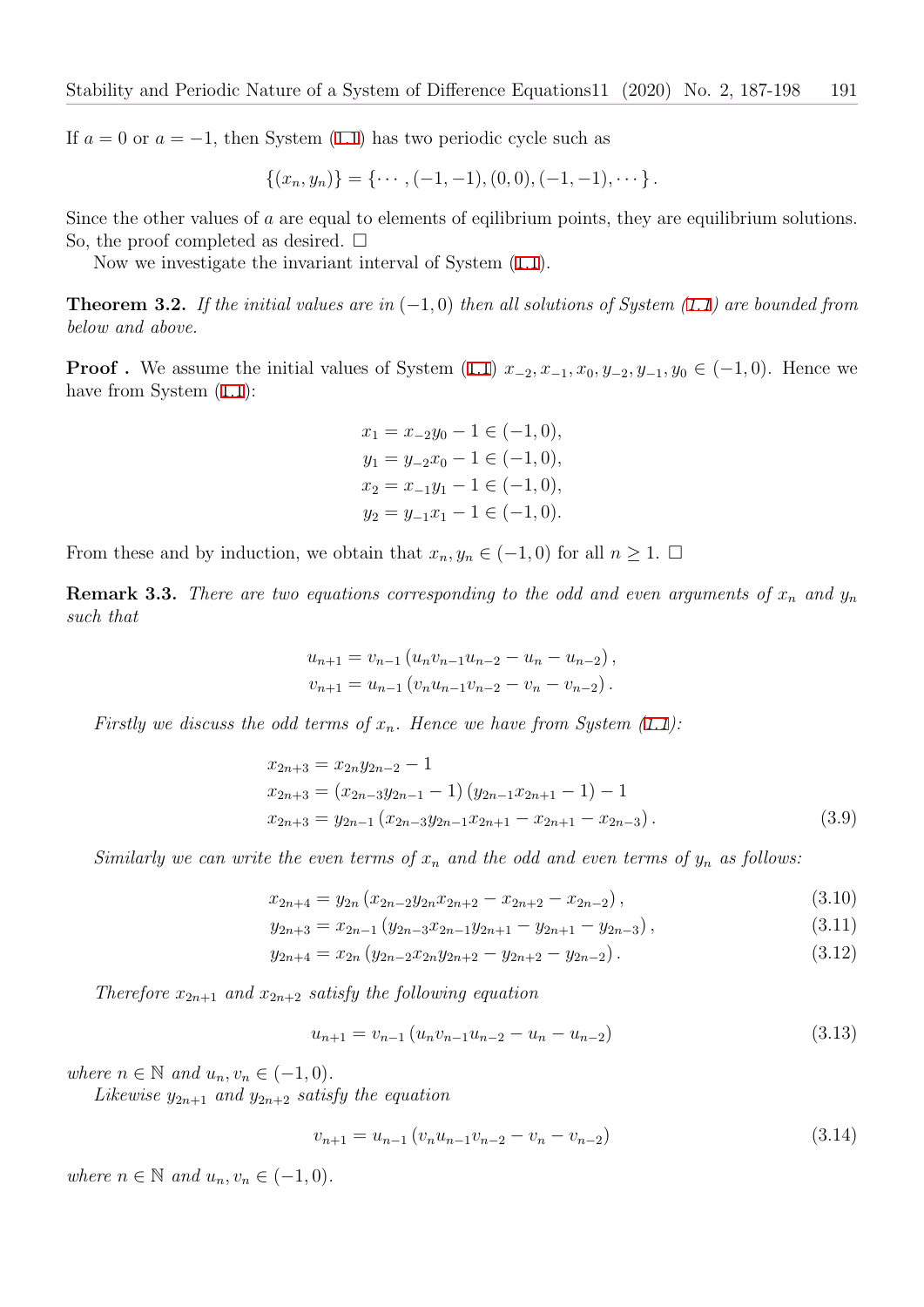*From (3.13) and (3.14), we obtain the following eight equilibrium points:*

$$
\bar{u}_1 = \bar{v}_1 = -1,
$$
  
\n
$$
\bar{u}_2 = \bar{v}_2 = 0,
$$
  
\n
$$
\bar{u}_3 = \bar{v}_3 = \frac{1 - \sqrt{5}}{2},
$$
  
\n
$$
\bar{u}_4 = \bar{v}_4 = \frac{1 + \sqrt{5}}{2}.
$$

*Now we take the f and g functions corresponding to (3.13) and (3.14) respectively:*

$$
f (u, v, w) = g (u, v, w) = w (uwv - u - v).
$$

*where*  $u, v, w \in (-1, 0)$ *. Then we obtain the followings:* 

$$
f_u = g_u = w^2v - w > 0,
$$
  
\n
$$
f_v = g_v = w^2u - w > 0,
$$
  
\n
$$
f_w = g_w = 2uvw - u - v > 0.
$$

*So, the f and g functions are strictly increasing in each argument.*

**Theorem 3.4.** Let the initial values be in  $(-1, 0)$ .

- (**H1)**  $x_{-2} < \bar{x}_1, x_{-1} > \bar{x}_1, x_0 < \bar{x}_1, y_{-2} < \bar{y}_1, y_{-1} > \bar{y}_1$  and  $y_0 < \bar{y}_1$ .
- <span id="page-5-0"></span>(H2)  $x_{-2} > \bar{x}_1, x_{-1} < \bar{x}_1, x_0 > \bar{x}_1, y_{-2} > \bar{y}_1, y_{-1} < \bar{y}_1$  and  $y_0 > \bar{y}_1$ .
- (a) If (H1) holds then there is an  $N \in \mathbb{N}_0$  such that  $x_{2n+1} > \bar{x}_1$ ,  $x_{2n+2} < \bar{x}_1$ ,  $y_{2n+1} > \bar{y}_1$  and  $y_{2n+2} < \bar{y}_1$ .
- (b) If (H2) holds then there is an  $N \in \mathbb{N}_0$  such that  $x_{2n+1} < \bar{x}_1$ ,  $x_{2n+2} > \bar{x}_1$ ,  $y_{2n+1} < \bar{y}_1$  and  $y_{2n+2} > \bar{y}_1$ .

**Proof**. According to Theorem 3.2, if the initial values  $x_{-2}, x_{-1}, x_0, y_{-2}, y_{-1}, y_0 \in (-1,0)$  then we have  $x_n, y_n \in (-1, 0)$  for all  $n \ge 1$ . As the proof of (b) is similar to (a), we will prove only (a). From (H1), we have  $-1 < x_{-2}, x_0, y_{-2}, y_0 < \bar{x}_1 = \bar{y}_1$ . So we obtain that

$$
x_1 = x_{-2}y_0 - 1 > \bar{x}_1^2 - 1 = \bar{x}_1,
$$
  
\n
$$
y_1 = y_{-2}x_0 - 1 > \bar{y}_1^2 - 1 = \bar{y}_1.
$$

Hence we have that  $\bar{x}_1 < x_1 < 0$ ,  $\bar{y}_1 < y_1 < 0$ . From (H1), we get  $\bar{x}_1 < x_{-1} < 0$ ,  $\bar{y}_1 < y_{-1} < 0$ . Therefore we obtain the followings:

$$
x_2 = x_{-1}y_1 - 1 < \bar{x}_1^2 - 1 = \bar{x}_1, \\
y_2 = y_{-1}x_1 - 1 < \bar{y}_1^2 - 1 = \bar{y}_1.
$$

So, by induction we obtain that

$$
x_{2k+3} = x_{2k}y_{2k+2} - 1 > \bar{x}_1^2 - 1 = \bar{x}_1,
$$
  
\n
$$
x_{2k+4} = x_{2k+1}y_{2k+3} - 1 < \bar{x}_1^2 - 1 = \bar{x}_1,
$$
  
\n
$$
y_{2k+3} = y_{2k}x_{2k+2} - 1 > \bar{y}_1^2 - 1 = \bar{y}_1,
$$
  
\n
$$
y_{2k+4} = y_{2k+1}x_{2k+3} - 1 < \bar{y}_1^2 - 1 = \bar{y}_1.
$$

<span id="page-5-1"></span>Therefore the proof completed.  $\square$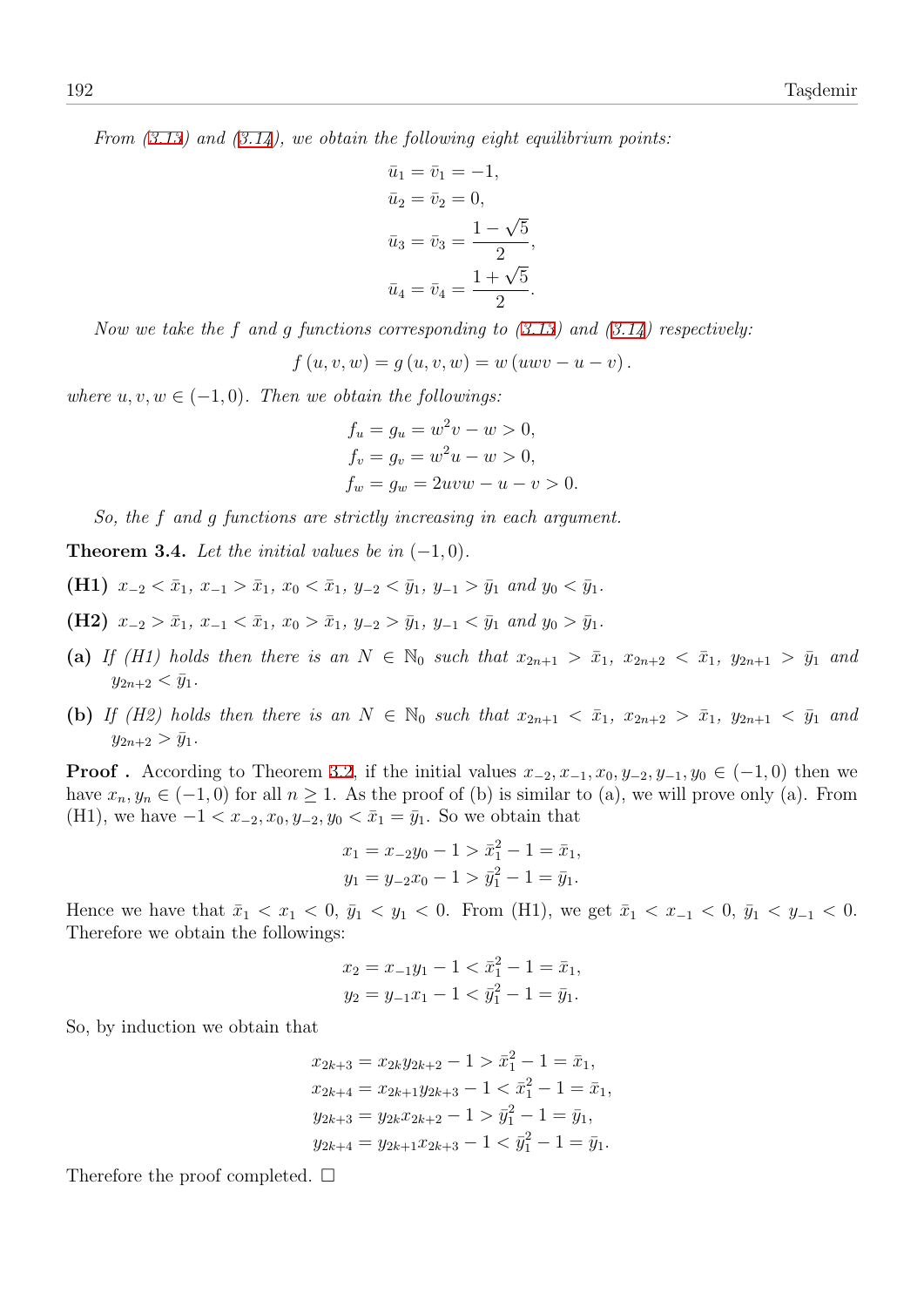**Theorem 3.5.** *Suppose that*  $x_{-2}, x_{-1}, x_0, y_{-2}, y_{-1}, y_0 ∈ (-1,0)$  and (H1) or (H2) hold. Then both  ${x_n}_{n=-2}^{\infty}$  *and*  ${y_n}_{n=-2}^{\infty}$  *converge to a two-cycle*  ${-1,0}$ *.* 

**Proof**. Firstly, from Theorem 3.2, we know that  $x_n, y_n \in (-1,0)$ , for  $n \geq 1$ .

- (a) If for some  $N \ge -1$ ,  $u_n > \bar{u}_3$  for  $n \ge N$  then  $(u_n)_{n=-1}^{\infty}$  of (3.13) converges to  $\bar{u}_2 = 0$  where  $u_n \in (-1, 0) = (\bar{u}_1, \bar{u}_2)$  $u_n \in (-1, 0) = (\bar{u}_1, \bar{u}_2)$  $u_n \in (-1, 0) = (\bar{u}_1, \bar{u}_2)$  for  $n \geq -1$ .
- **(b)** If for some  $N \ge -1$ ,  $u_n < \bar{u}_3$  for  $n \ge N$  then  $(u_n)_{n=-1}^{\infty}$  of (3.13) converges to  $\bar{u}_1 = -1$  where  $u_n \in (-1, 0) = (\bar{u}_1, \bar{u}_2)$  for  $n \geq -1$ .
- (c) If for some  $N \geq -1$ ,  $v_n > \bar{v}_3$  for  $n \geq N$  then  $(v_n)_{n=-1}^{\infty}$  of (3.14) converges to  $\bar{v}_2 = 0$  where  $v_n \in (-1, 0) = (\bar{v}_1, \bar{v}_2)$  for  $n \geq -1$ .
- (d) If for some  $N \geq -1$ ,  $v_n < \bar{v}_3$  for  $n \geq N$  then  $(v_n)_{n=-1}^{\infty}$  of (3.14) converges to  $\bar{v}_2 = -1$  where  $v_n \in (-1, 0) = (\bar{v}_1, \bar{v}_2)$  for  $n \geq -1$ .

Now we will prove (a). The proofs of (b), (c) and (d) are simi[lar to](#page-4-1) (a), so we leave it to readers. We know from Theorem 3.4:

<span id="page-6-0"></span>
$$
u_n \in (\bar{u}_3, \bar{u}_2), n \ge N. \tag{3.15}
$$

Let  $I = \lim_{n \to \infty} \inf u_n$  and  $S = \lim_{n \to \infty} \sup u_n$ . Hence we get  $\bar{u}_3 \le I \le S \le \bar{u}_2 = 0$ . We assume that  $I = \bar{u}_3$ . [Fro](#page-5-0)m (3.15), there is an  $\varepsilon > 0$  such that

$$
I + \varepsilon < u_N, u_{N+1}, u_{N+2} < \bar{u}_2.
$$

Since *f* is a monotonic function, w[e can](#page-6-0) write

<span id="page-6-1"></span>
$$
f(x, x, x) > x \text{ for } x \in (\bar{u}_3, \bar{u}_2). \tag{3.16}
$$

Hence we get

$$
u_{N+3} = f(u_{N+2}, u_{N+1}, u_N) > f(I + \varepsilon, I + \varepsilon, I + \varepsilon) > I + \varepsilon.
$$

Therefore we obtain by induction  $u_n > I + \varepsilon$ ,  $n \geq N$ . And so  $\lim_{n \to \infty} \inf u_n \geq I + \varepsilon$ . It is a contradiction.

We assume that  $I \in (\bar{u}_3, \bar{u}_2)$ . Let  $(u_{n_k})_{k \in \mathbb{N}}$  be a subsequence of  $(u_n)_{n=-1}^{\infty}$  such that  $\lim_{k \to \infty}$  $\lim_{k\to\infty} u_{n_k} = I.$ Thus we can denote the subsequences such that there are limits: lim  $\lim_{k \to \infty} u_{n_k-1} = K_{-1}, \lim_{k \to \infty} u_{n_k-2} = K_{-2}$ and lim  $\lim_{k \to \infty} u_{n_k-3} = K_{-3}$ . From (3.16), we have

$$
f(K_{-1}, K_{-2}, K_{-3}) = I < f(I, I, I).
$$

Hence there is an  $i_0 \in \{1,2,3\}$  $i_0 \in \{1,2,3\}$  $i_0 \in \{1,2,3\}$  such that  $K_{-i_0} < I$ . Otherwise,  $K_{-i_0} \geq I$  for  $i = 1,2,3$  and monotonicity of *f* we have

$$
f(I, I, I) \le f(K_{-1}, K_{-2}, K_{-3}) = I < f(I, I, I).
$$

This is a contradiction. On the other hand, if  $K_{-i_0} < I$  then it contradicts the choice of *I*. So *I* cannot be in  $(\bar{u}_3, \bar{u}_2)$ . Therefore we obtain  $\bar{u}_2 \le I \le S \le \bar{u}_2$ . Hence  $\lim_{n \to \infty} u_n = \bar{u}_2 = 0$ . The proof of (a) is completed.  $\square$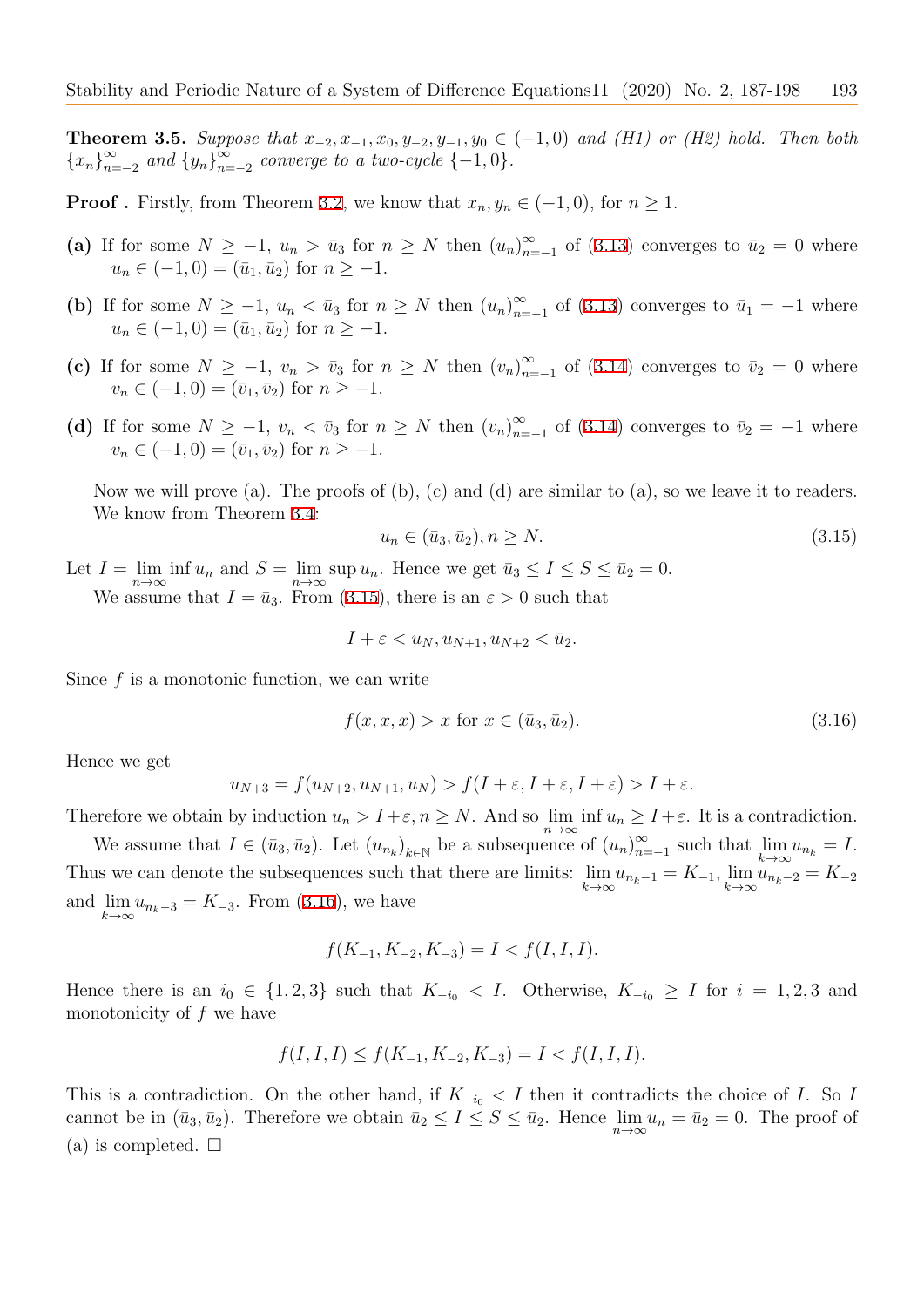**Example 3.6.** Consider the System (1.1) with the initial values  $x_{-2} = -0.9, x_{-1} = -0.2, x_0 = -0.7$ ,  $y_{-2} = -0.8$ ,  $y_{-1} = -0.3$  *and*  $y_0 = -0.9$ *. Then System (1.1) is bounded from below and above. Moreover, the solutions of System (1.1) converges to a two periodic cycle {−*1*,* 0*} such as Theorem 3.5. We can easily see the followings:*

$$
\lim_{n \to \infty} x_{2n} = -1, \lim_{n \to \infty} x_{2n+1} = 0, \lim_{n \to \infty} y_{2n} = -1, \lim_{n \to \infty} y_{2n+1} = 0.
$$

*[Fig](#page-5-1)ure 1 is drawn by using the Mathematica. (See Figure 1)*



Figure 1: The plot of System (1.1) with  $x_{-2} = -0.9$ ,  $x_{-1} = -0.2$ ,  $x_0 = -0.7$ ,  $y_{-2} = -0.8$ ,  $y_{-1} = -0.3$  and  $y_0 = -0.9$ .

# **4. Stability Analysis o[f S](#page-1-1)ystem (1.1)**

This section, we study the stability of System (1.1). Moreover, we determine that both negative and positive equilibrium points of System (1.1) are unstable.

**Theorem 4.1.** *Equilibrium point*  $(\bar{x}_1, \bar{y}_1)$  *of System (1.1) is locally unstable.* 

**Proof.** Firstly we study linearized form o[f Sy](#page-1-1)stem  $(1.1)$ . For this, we consider the transformation:

$$
(x_n, x_{n-1}, x_{n-2}, y_n, y_{n-1}, y_{n-2}) \rightarrow (f, f_1, f_2, g, g_1, g_2),
$$

where

$$
f = x_{n-2}y_n - 1,
$$
  
\n
$$
f_1 = x_n,
$$
  
\n
$$
f_2 = x_{n-1},
$$
  
\n
$$
g = y_{n-2}x_n - 1,
$$
  
\n
$$
g_1 = y_n,
$$
  
\n
$$
g_2 = y_{n-1}.
$$

Therefore we have the Jacobian matrix about equilibrium point  $(\bar{x}, \bar{y})$ :

$$
B(\bar{x}, \bar{y}) = \left(\begin{array}{cccc} 0 & 0 & \bar{y} & \bar{x} & 0 & 0 \\ 1 & 0 & 0 & 0 & 0 & 0 \\ 0 & 1 & 0 & 0 & 0 & 0 \\ \bar{y} & 0 & 0 & 0 & 0 & \bar{x} \\ 0 & 0 & 0 & 1 & 0 & 0 \\ 0 & 0 & 0 & 0 & 1 & 0 \end{array}\right)
$$

.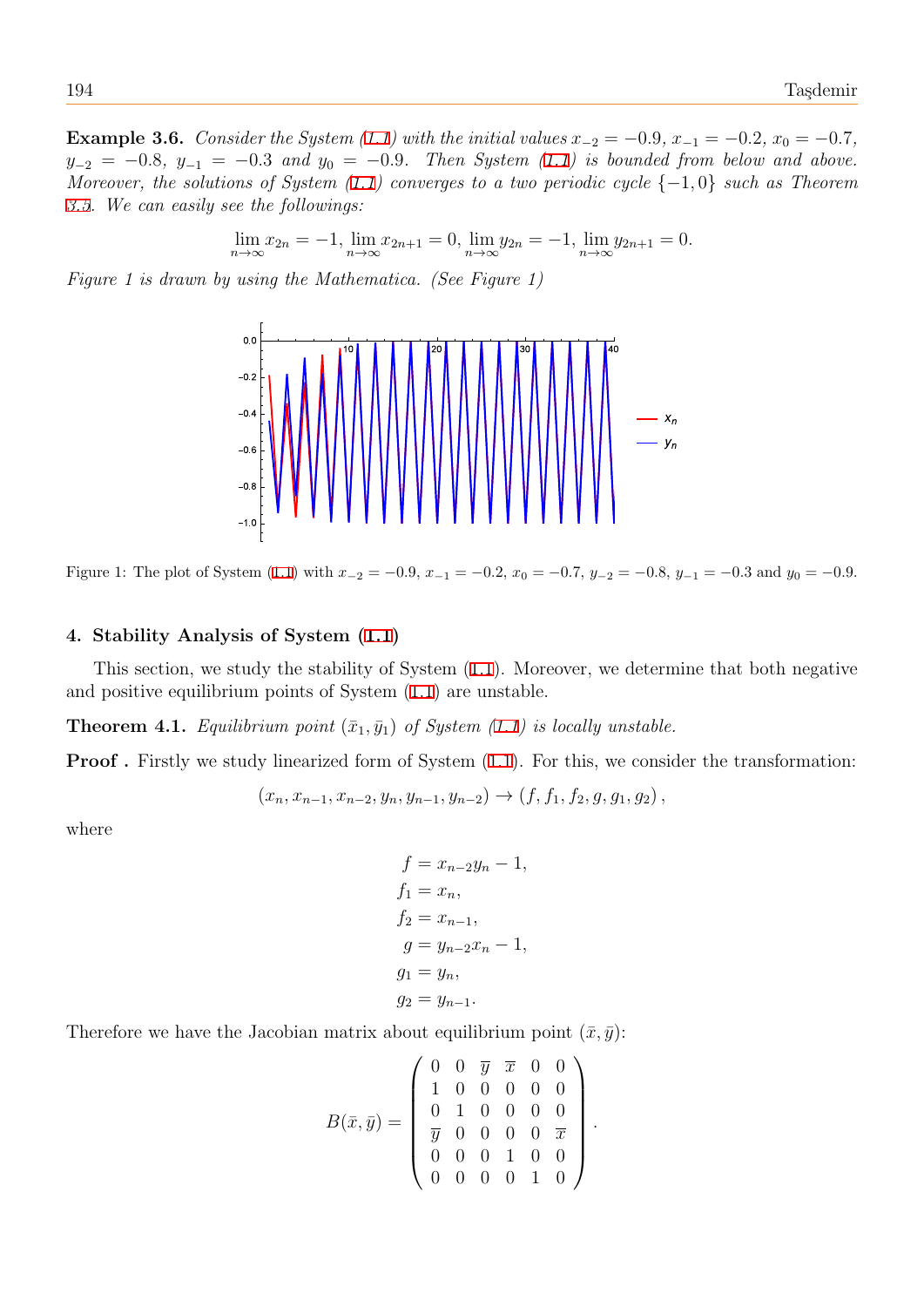Thus, the linearized system about the equilibrium point  $(\bar{x}, \bar{y}) = \left(\frac{1-\sqrt{5}}{2}\right)$  $\frac{1-\sqrt{5}}{2}, \frac{1-\sqrt{5}}{2}$  $\left(\frac{\sqrt{5}}{2}\right)$  is  $X_{N+1} = B(\bar{x}, \bar{y})X_n$ where  $X_n = ((x_n, x_{n-1}, x_{n-2}, y_n, y_{n-1}, y_{n-2}))^T$  and

$$
B(\bar{x}, \bar{y}) = \left(\begin{array}{cccccc} 0 & 0 & \frac{1-\sqrt{5}}{2} & \frac{1-\sqrt{5}}{2} & 0 & 0 \\ 1 & 0 & 0 & 0 & 0 & 0 \\ 0 & 1 & 0 & 0 & 0 & 0 \\ \frac{1-\sqrt{5}}{2} & 0 & 0 & 0 & 0 & \frac{1-\sqrt{5}}{2} \\ 0 & 0 & 0 & 1 & 0 & 0 \\ 0 & 0 & 0 & 0 & 1 & 0 \end{array}\right)
$$

So, the characteristic equation of  $B(\bar{x}, \bar{y})$  is

$$
\lambda^6 + \left(\frac{\sqrt{5} - 3}{2}\right)\lambda^4 + \left(\sqrt{5} - 1\right)\lambda^3 + \frac{3 - \sqrt{5}}{2} = 0.
$$
 (4.1)

Hence, we have six roots of Eq. $(4.1)$ :

<span id="page-8-0"></span>
$$
|\lambda_1| = |-1.11508| = 1.11508,
$$
  
\n
$$
|\lambda_{2,3}| = |0.248524 \pm 0.701773i| = 0.74448,
$$
  
\n
$$
|\lambda_{4,5}| = |0.65298 \pm 0.687037i| = 0.94784,
$$
  
\n
$$
|\lambda_6| = |-0.687925| = 0.687925.
$$

Due to

$$
|\lambda_1| > 1 > |\lambda_{4,5}| > |\lambda_{2,3}| > |\lambda_6|,
$$

and from linearized stability theorem, five roots of the characteristic equation lie inside the unit disk but the other root lie outside the unit disk. So, the negative equilibrium of System (1.1) is locally unstable. □

**Theorem 4.2.** *Equilibrium point*  $(\bar{x}_2, \bar{y}_2)$  *of System (1.1) is locally unstable.* 

**Proof.** Firstly we study linearized form of System  $(1.1)$ . For this, we consider the transformation:

$$
(x_n, x_{n-1}, x_{n-2}, y_n, y_{n-1}, y_{n-2}) \rightarrow (f, f_1, f_2, g, g_1, g_2),
$$

where

$$
f = x_{n-2}y_n - 1,
$$
  
\n
$$
f_1 = x_n,
$$
  
\n
$$
f_2 = x_{n-1},
$$
  
\n
$$
g = y_{n-2}x_n - 1,
$$
  
\n
$$
g_1 = y_n,
$$
  
\n
$$
g_2 = y_{n-1}.
$$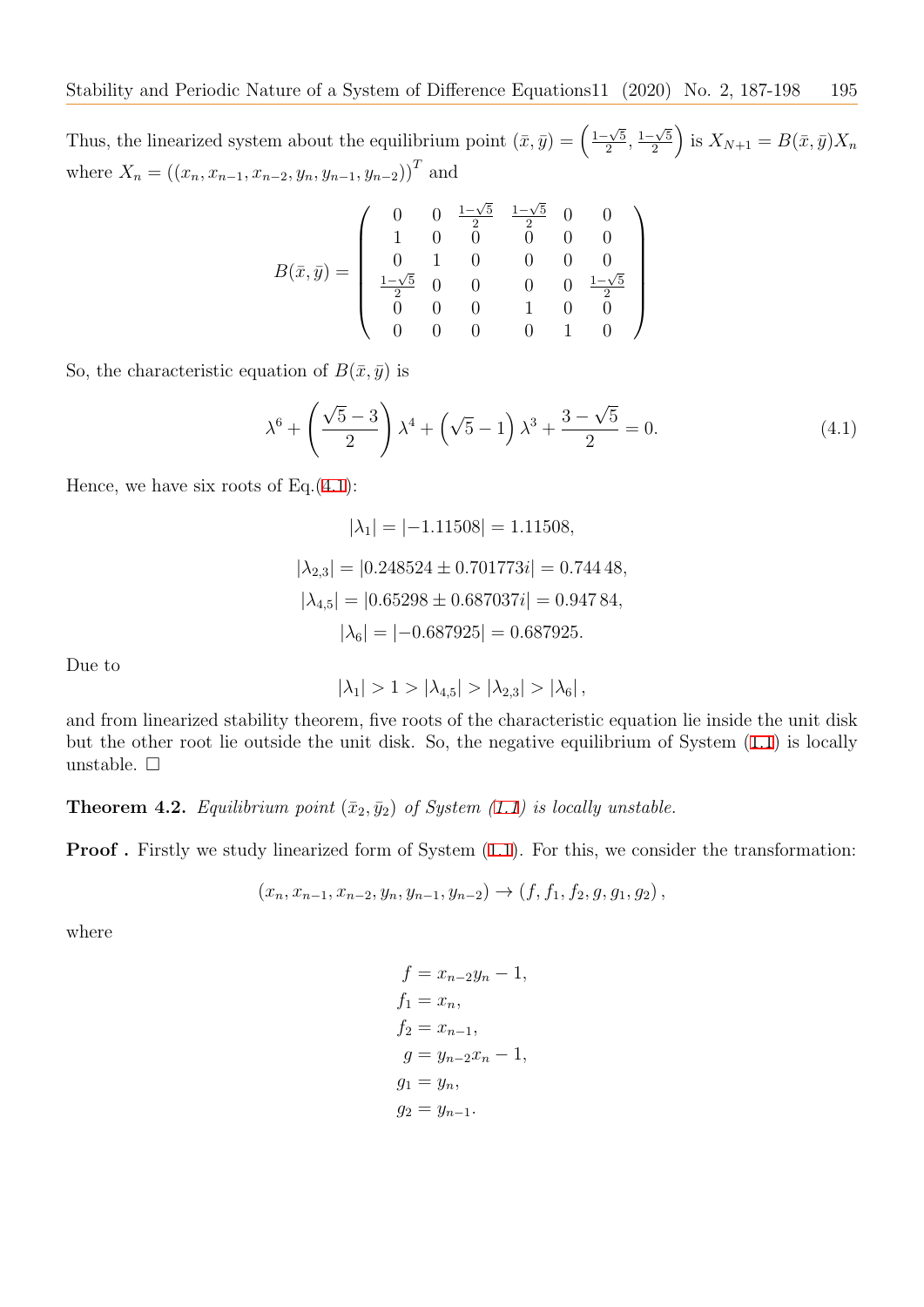Therefore we have the Jacobian matrix about equilibrium point  $(\bar{x}, \bar{y})$ :

$$
B(\bar{x}, \bar{y}) = \left(\begin{array}{cccccc} 0 & 0 & \bar{y} & \bar{x} & 0 & 0 \\ 1 & 0 & 0 & 0 & 0 & 0 \\ 0 & 1 & 0 & 0 & 0 & 0 \\ \bar{y} & 0 & 0 & 0 & 0 & \bar{x} \\ 0 & 0 & 0 & 1 & 0 & 0 \\ 0 & 0 & 0 & 0 & 1 & 0 \end{array}\right).
$$

Thus, the linearized system about the equilibrium point  $(\bar{x}, \bar{y}) = \left(\frac{1+\sqrt{5}}{2}\right)$  $\frac{1+\sqrt{5}}{2}, \frac{1+\sqrt{5}}{2}$  $\left(\frac{\sqrt{5}}{2}\right)$  is  $X_{N+1} = B(\bar{x}, \bar{y})X_n$ where  $X_n = ((x_n, x_{n-1}, x_{n-2}, y_n, y_{n-1}, y_{n-2}))^T$  and

$$
B(\bar{x}, \bar{y}) = \left(\begin{array}{ccccc} 0 & 0 & \frac{1+\sqrt{5}}{2} & \frac{1+\sqrt{5}}{2} & 0 & 0 \\ 1 & 0 & 0 & 0 & 0 & 0 \\ 0 & 1 & 0 & 0 & 0 & 0 \\ \frac{1+\sqrt{5}}{2} & 0 & 0 & 0 & 0 & \frac{1+\sqrt{5}}{2} \\ 0 & 0 & 0 & 1 & 0 & 0 \\ 0 & 0 & 0 & 0 & 1 & 0 \end{array}\right)
$$

So, the characteristic equation of  $B(\bar{x}, \bar{y})$  is

$$
\lambda^6 - \left(\frac{\sqrt{5} + 3}{2}\right)\lambda^4 - \left(1 + \sqrt{5}\right)\lambda^3 + \frac{3 + \sqrt{5}}{2} = 0.
$$
 (4.2)

Hence, we have four roots of Eq. $(4.2)$ :

<span id="page-9-0"></span>
$$
|\lambda_1| = |\lambda_2| = |-1.21673 + 0.709835i| = 1.4087,
$$
  
\n
$$
|\lambda_3| = |\lambda_4| = |-0.199036 + 0.873464i| = 0.89585,
$$
  
\n
$$
|\lambda_5| = |0.815421| = 0.815421,
$$
  
\n
$$
|\lambda_6| = |2.01611| = 2.01611.
$$

Because of

$$
|\lambda_5| < |\lambda_3| = |\lambda_4| < 1 < |\lambda_1| = |\lambda_2| < |\lambda_6|,
$$

and from linearized stability theorem, three roots of the characteristic equation lie inside the unit disk but the other roots lie outside the unit disk. So, the positive equilibrium of System (1.1) is locally unstable. □

#### **5. Conclusion**

In this study, we determine the equilibrium points of System  $(1.1)$ . We examine the periodicity of solutions of System (1.1) with period two. Moreover we find out that if the initial values of System (1.1) be in (*−*1*,* 0) then the solutions of System (1.1) have bound from above and below. The solutions of System (1.1) also converge to two periodic cycle if th[e in](#page-1-1)itial values in (*−*1*,* 0). Finally, we investigate the stabil[ity o](#page-1-1)f two equilibrium points of System  $(1.1)$ .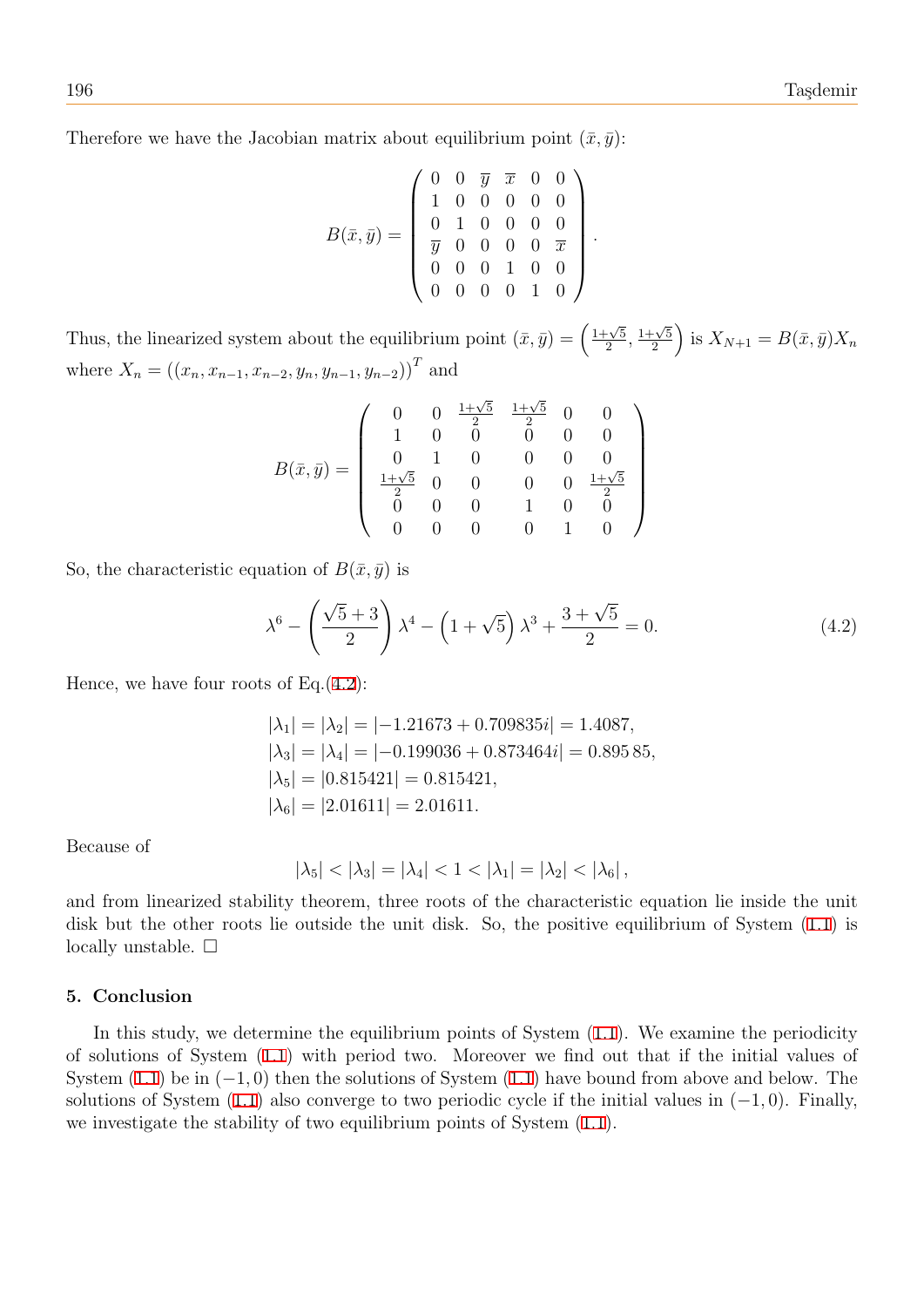#### **References**

- <span id="page-10-1"></span>[1] Abu-Saris RM, DeVault R. Global Stability of yn+ 1= A+ ynyn- k. Appl. Math. Lett. 2003; 16 (2), pp. 173-178.
- [2] Agarwal RP, Wong PJ. Advanced topics in difference equations (Vol. 404). Springer Science & Business Media, 2013.
- [3] Camouzis E, Ladas G. Dynamics of third order rational difference equations with open problems and conjectures, volume 5 of Advances in Discrete Mathematics and Applications, Chapman & Hall/CRC, Boca Raton, FL; 2008.
- <span id="page-10-0"></span>[4] DeVault R, Ladas G, Schultz SW. On The Recursive Sequence xn+ 1= A/xn+ 1/xn-2. Proc. Amer. Math. Soc. 1998; 126 (11), pp. 3257-3261.
- [5] Din Q, Qureshi MN, Khan AQ. Dynamics of a fourth-order system of rational difference equations. Adv. Difference Equ. 2012; 2012:215, pp. 1-15.
- [6] Elaydi S. An Introduction to Difference Equations. Springer-Verlag, 1996.
- [7] Gelisken A, Kara M. Some general systems of rational difference equations. Journal of Difference Equations 2015; 2015, pp. 1-7.
- [8] Göcen M, Cebeci A. On the Periodic Solutions of Some Systems of Higher Order Difference Equations. Rocky Mountain J. Math. 2018; 48 (3), pp. 845-858.
- [9] Grove EA, Ladas G. Periodicities in nonlinear difference equations. Chapman and Hall/CRC, 2004.
- <span id="page-10-3"></span>[10] Kent CM, Kosmala W, Radin MA, Stević S. Solutions of the difference equation  $x_{n+1} = x_n x_{n-1} - 1$ . Abstr. Appl. Anal. 2010; 2010, pp. 1-13.
- [11] Kent CM, Kosmala W. On the Nature of Solutions of the Difference Equation  $x_{n+1} = x_n x_{n-3} 1$ . International Journal of Nonlinear Analysis and Applications 2011; 2 (2), pp. 24-43.
- [12] Kent CM, Kosmala W, Stević S. Long-term behavior of solutions of the difference equation  $x_{n+1} = x_{n-1}x_{n-2} 1$ . Abstr. Appl. Anal. 2010; 2010, pp. 1-17.
- <span id="page-10-5"></span>[13] Kent CM, Kosmala W, Stević S. On the difference equation  $x_{n+1} = x_n x_{n-2} - 1$ . Abstr. Appl. Anal. 2011; 2011, pp. 1-15.
- <span id="page-10-6"></span>[14] Kocic VL, Ladas G. Global behavior of nonlinear difference equations of higher order with applications. Vol. 256. Springer Science & Business Media, 1993.
- [15] Kulenovic MR, Ladas G. Dynamics of second order rational difference equations: with open problems and conjectures. Chapman and Hall/CRC, 2001.
- [16] Kulenovic MR, Nurkanovic M. Asymptotic behavior of a system of linear fractional difference equations. J. Inequal. Appl. 2005; 2005 (2), pp. 1-17.
- [17] Kurbanlı AS, Cinar C, Yalçinkaya I. On the behavior of positive solutions of the system of rational difference equations  $x_n + 1 = x_n - 1$ yn $x_n - 1 + 1$ , yn $x_n - 1 = y_n - 1$ xnyn-  $1 + 1$ . Mathematical and Computer Modelling 2011; 53 (5-6), pp. 1261-1267.
- <span id="page-10-4"></span>[18] Liu K, Li P, Han F, Zhong W. Behavior of the Difference Equations x n+ 1= x n x n-1-1. J. Comput. Anal. Appl. 2017; 2017 22 (7), pp. 1361-1370.
- [19] Okumuş İ, Soykan Y. Some Technique To Show The Boundedness Of Rational Difference Equations. Journal of Progressive Research in Mathematics 2018; 13 (2), pp. 2246-2258.
- [20] Okumuş İ, Soykan Y. Dynamical behavior of a system of three-dimensional nonlinear difference equations. Adv. Difference Equ. 2018; 2018:224, pp. 1-15.
- <span id="page-10-2"></span>[21] Papaschinopoluos G, Schinas CJ. On a System of Two Nonlinear Difference Equations. J. Math. Anal. Appl. 1998; 219, pp. 415-426.
- [22] Stevic S, Alghamdi MA, Maturi DA, Shahzad N. On the Periodicity of Some Classes of Systems of Nonlinear Difference Equations. Abstr. Appl. Anal. 2014; 2014, pp. 1-6.
- [23] Stevic S. On the difference equation  $x_{n+1} = \alpha + x_{n-1}/x_n$ . Comput. Math. Appl. 2008; 56, pp. 1159-1171. [24] Tasdemir E. On the Asymptotically Periodic Solutions of A Fifth Order Difference Equation. J. Math.
- [24] Ta¸sdemir E. On the Asymptotically Periodic Solutions of A Fifth Order Difference Equation. J. Math. Anal. 2019; 10 (3), pp. 100-111.
- [25] Taşdemir E. On The Dynamics of a Nonlinear Difference Equation. Adıyaman University Journal of Science 2019; 9 (1), pp. 190-201.
- [26] Taşdemir E, Soykan Y. On the Periodicies of the Difference Equation  $x_{n+1} = x_n x_{n-1} + \alpha$ . Karaelmas Science and Engineering Journal 2016; 6 (2), pp. 329-333.
- [27] Taşdemir E, Soykan Y. Long-Term Behavior of Solutions of the Non-Linear Difference Equation  $x_{n+1}$  = *x<sup>n</sup>−*<sup>1</sup>*x<sup>n</sup>−*<sup>3</sup> *−* 1. Gen. Math. Notes 2017; 38 (1), pp. 13-31.
- [28] Taşdemir E, Soykan Y. Stability of Negative Equilibrium of a Non-Linear Difference Equation. J. Math. Sci. Adv. Appl. 2018; 49 (1), pp. 51-57.
- [29] Taşdemir E, Soykan Y. Dynamical Analysis of a Non-Linear Difference Equation. J. Comput. Anal. Appl. 2019; 26 (2), pp. 288-301.